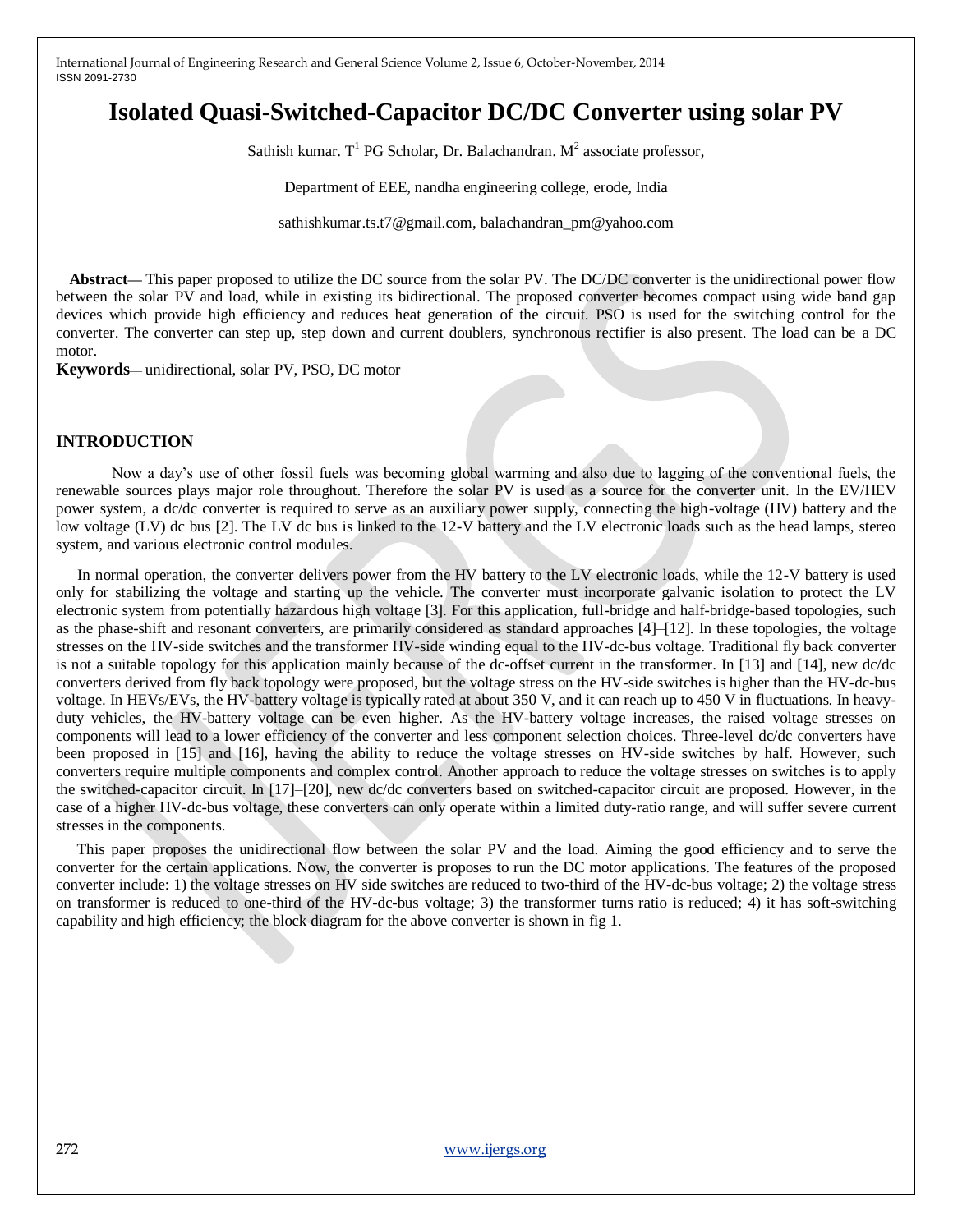

**Figure 1: Block diagram**

### **II. BLOCK MODEL-DESCRIPTION**

#### *A. solar PV*

Photovoltaic cells are devices that absorb sunlight and convert that solar energy into electrical energy. Solar cells are commonly made of silicon, one of the most abundant elements on Earth. When photons (sunlight) hit a solar cell, its energy frees electron-holes pairs. The electric field will send the free electron to the N side and hole to the P side. This causes further disruption of electrical neutrality, and if an external current path is provided, electrons will flow through the path to their original side (the P side) to unite with holes that the electric field sent there, doing work for us along the way. The electron flow provides the current, and the cell's electric field causes a voltage.

Three solar cell types are currently available: mono-crystalline, polycrystalline, and thin film, discerned by material, efficiency, and composition.

#### *B. MPPT*

The Maximum Power Point Tracker (MPPT) is needed to optimize the amount of power obtained from the photovoltaic array to the power supply. MPPT is designed to withstand the harsh, fast changing environmental conditions of solar PV.



Design of the customized MPPT will ensure that the system operates as closely to the Maximum Power Point (MPP) while being subjected to the varying lighting and temperature. The inputs of the MPPT consisted of the photovoltaic voltage and current outputs. The adjusted voltage and current output of the MPPT charges the power supply. A microcontroller was utilized to regulate the integrated circuits (ICs) and calculate the maximum power point, given the output from the solar array. Hardware and software integration was necessary for the completion of this component. While here the PSO is used as the advanced method for the substitute for microcontroller.

#### *C. PSO*

273 [www.ijergs.org](http://www.ijergs.org/) PSO adapts in searches for the best solution-vector in the search space. A single solution is called particle. Each particle has a fitness/cost value that is evaluated by the function to be minimized, and each particle has a velocity that directs the "flying" of the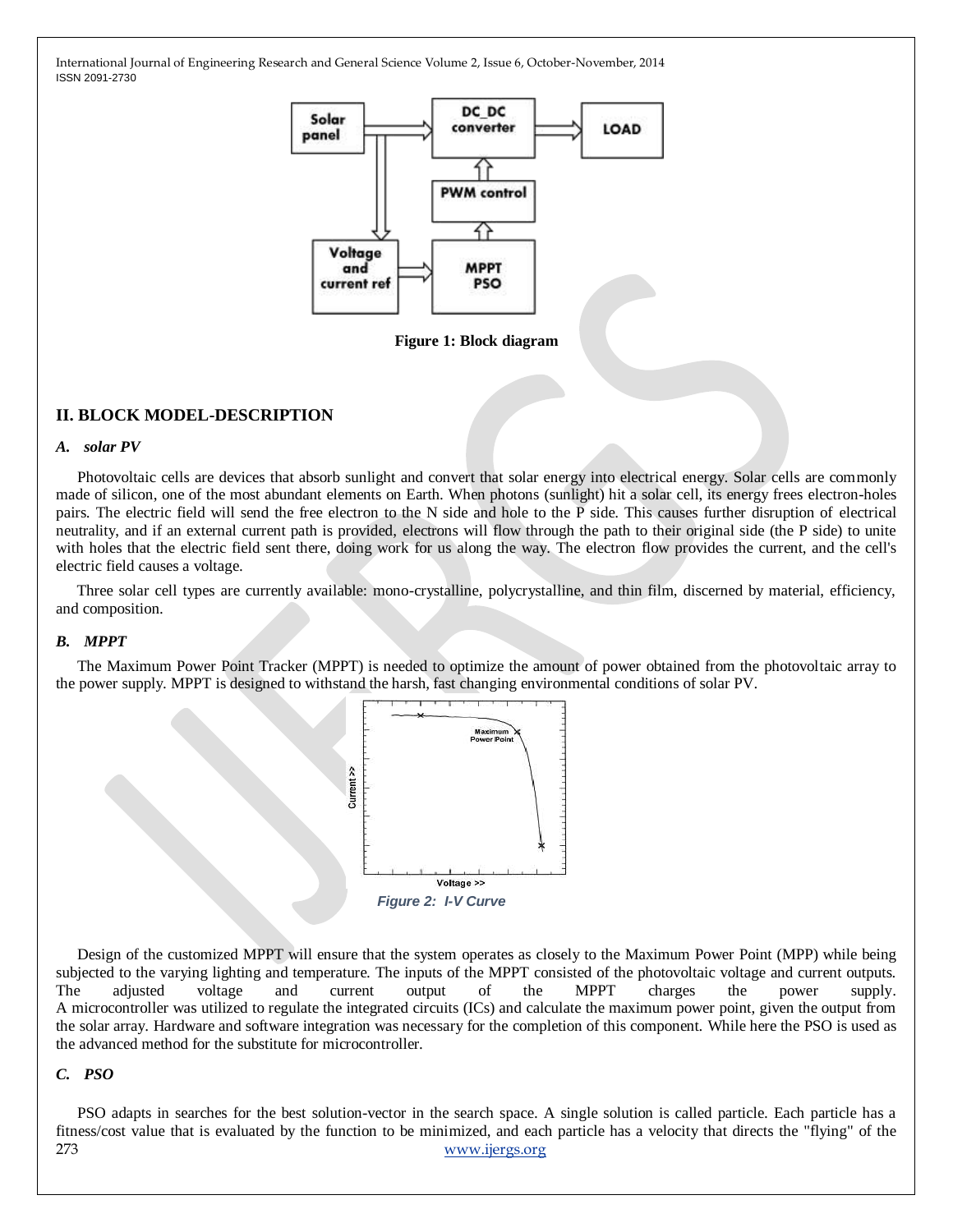particles. The particles fly through the search space by following the optimum particles. The algorithm is initialized with particles at random positions, and then it explores the search space to find better solutions. In every iteration, each particle adjusts its velocity to follow two best solutions. The first is the cognitive part, where the particle follows its own best solution found so far. This is the solution that produces the lowest cost (has the highest fitness). This value is called pBest (particle best). The other best value is the current best solution of the swarm, i.e., the best solution by any particle in the swarm. This value is called gBest (global best). Then, each particle adjusts its velocity and position with the following equations:

 $v' = v + c1.r1.$  (pBest - x) + c2.r2. (gBest - x)

 $x' = x + v'$ 

v is the current velocity, v' the new velocity, x the current position, x' the new position, pBest and gBest as stated above, r1 and r2 are even distributed random numbers in the interval [0, 1], and c1 and c2 are acceleration coefficients. Where c1 is the factor that influences the cognitive behavior, i.e., how much the particle will follow its own best solution and c2 is the factor for social behavior, i.e., how much the particle will follow the swarm's best solution.

### *D. WBG*

Wide band gap devices are operates at higher frequencies to filter the harmonics. This also employs to minimize the size of the passive component particularly for the switched capacitor. It has been documented extensively in the literature that WBG devices have lower switching loss, better reverse recovery characteristics, and lower figure of merit in terms of the product of *R*<sub>ds</sub>(on) and total gate charge  $Q_{g}$  [22]–[23].

Wide band gap devices provide good efficiency.

In the existing system the wide band gap devices are designed to withstand the harsh condition due to the temperature developed in the vehicles [1]. Such kind of protection is not necessary for the proposed converter.

# III.**OPERATION PRINCIPLE OFPROPOSED ISOLATED QSC CONVERTER**

## *A. Circuit Description:*



**Figure 3: proposed isolated quasi switched capacitor**

The power supply is utilized from the solar PV. The L1 and L2 are the shunt connect with Lm. Inductances of Lm is much greater than L1 and L2. Thus the transformer can

withstand without any air-gap. The proposed converter can operates in various modes according to the duty cycle given to the circuit. Based on that duty cycle ratio the converter modes are as follows.

δ<50% - Buck mode

δ>50% - Boost mode

## *B. Buck mode operation:*

274 [www.ijergs.org](http://www.ijergs.org/)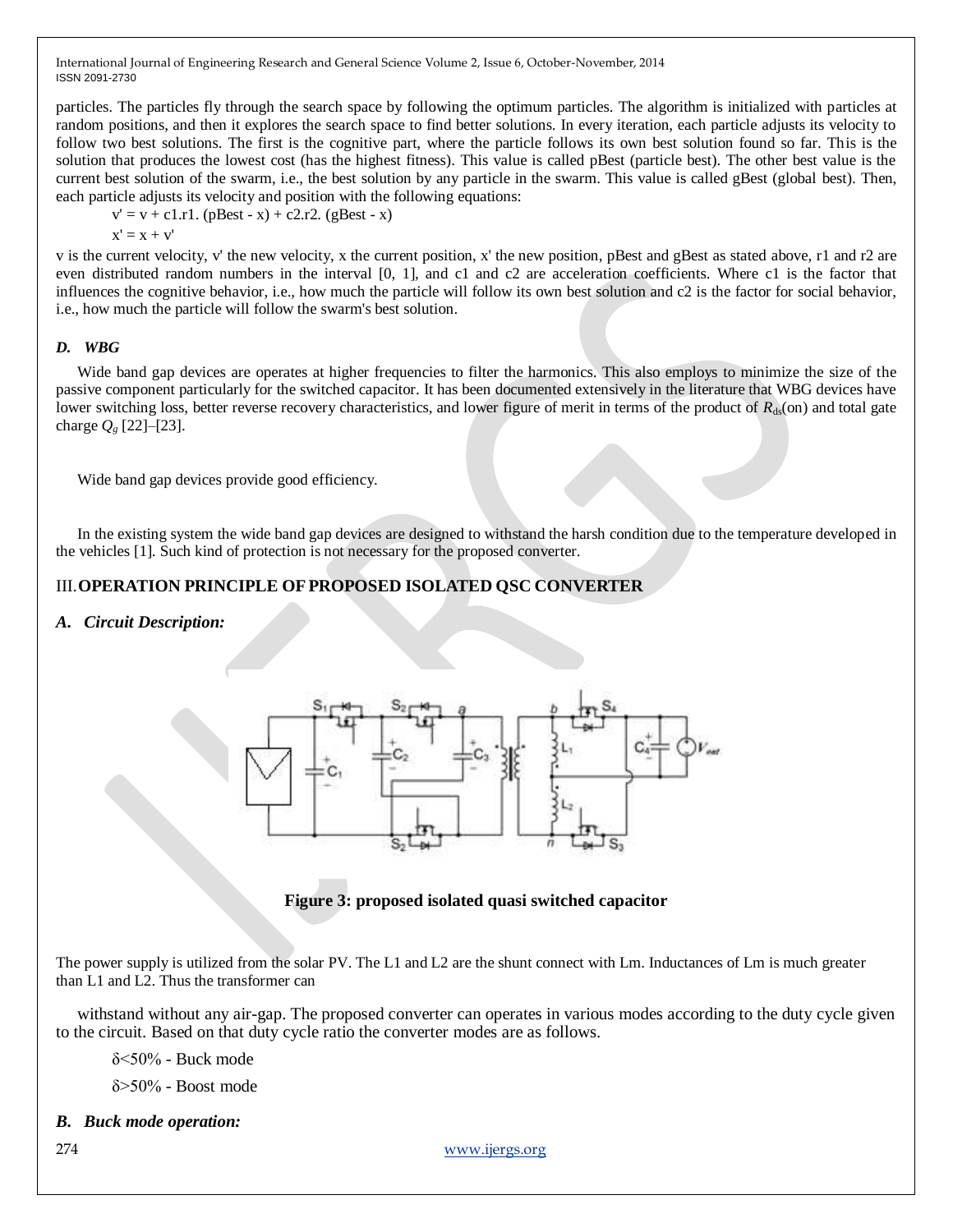The buck mode operation can be explained based on the various switching frequencies.

## *(i) Hard switching operation:*

Switches S1- S4 and S2-S3 are the two complementing pairs.



**Figure 4: hard switching operation of buck mode.**

*Mode 1* (*t*1 *–t*2): The input voltage source, *C*2*, C*3*, Ls, L*1, and *L*2 are connected in series. *C*2 and *C*3 are charged. *L*1 and *Ls* store energy, while *L*2 release its energy to the load.

*Mode 2* (*t*2 *–t*3): *Ls* releases its energy back to *C*2 and *C*3, via *S*3*, S*4, and the body diode of *S*2. *L*1 and *L*2 release their energy to the load.

*Mode 3* (*t*3 *–t*4): The energy of *Ls* is completely released at *t*3. The body diode of *S*2 is blocked. *L*1 and *L*2 continue to release their energy to the load.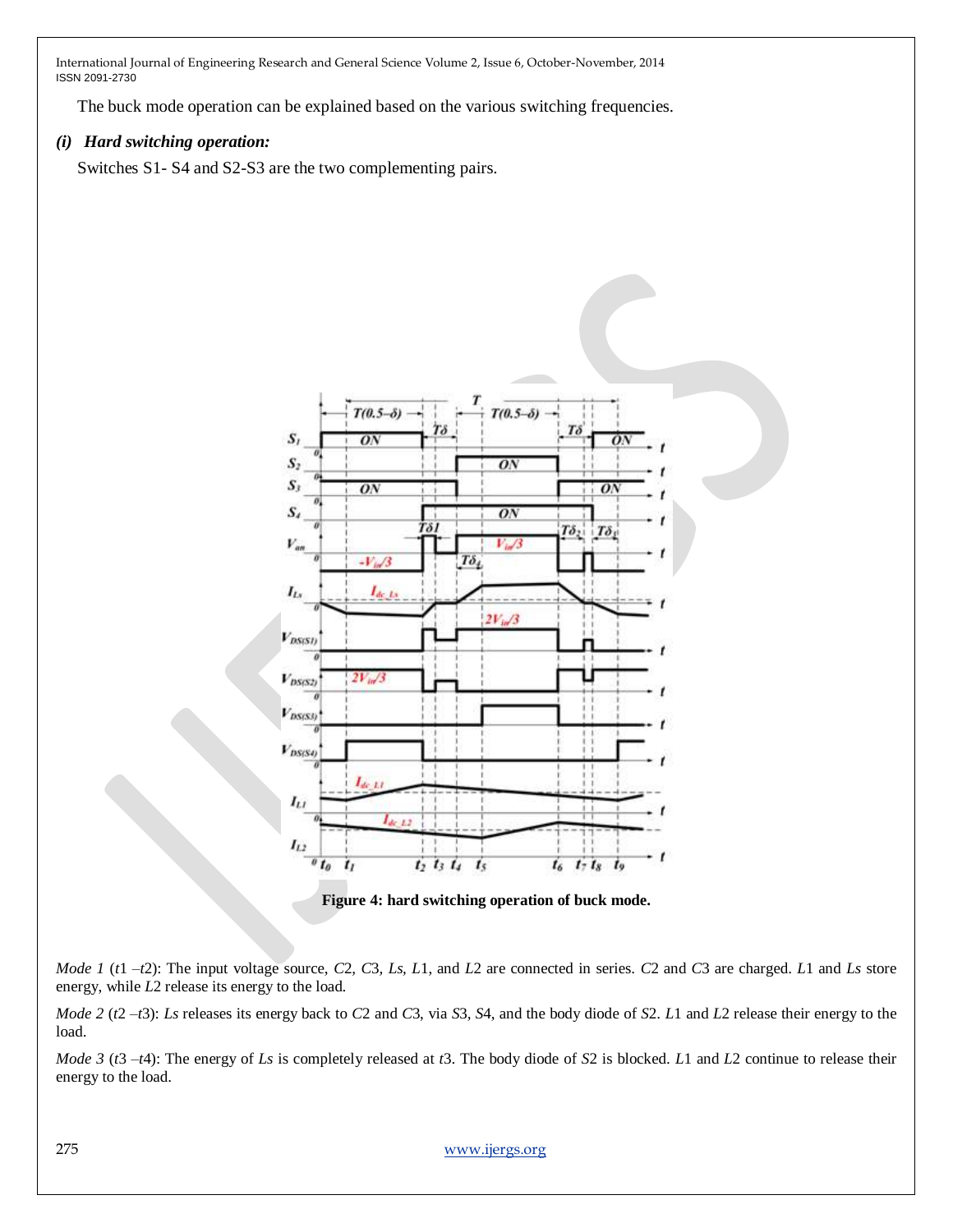*Mode 4 (t4 –t5): C2 and C3 are connected in parallel and they are discharged. <i>L1* and *L2* continue to release their energy to the load. Both *VL*1 and *VL*2 are clamped to the output voltage, so *ILs* increases quickly, transferring the current flowing through *S*3 to *S*4. The body diode of *S*3 conducts because the current of *IL*2 is larger than *ILs*.

*Mode 5* (*t*5 *–t*6): The current of *IL*2 is equal to *ILs* at *t*5, so the current of *S*3 reaches 0 at *t*5. After *t*5, the body diode of *S*3 is blocked.

*Mode 6* (*t*6 *–t*7): *Ls* releases its energy back to the input voltage source and *C*1, via *S*3*, S*4, and the body diodes of *S*1; *L*1 and *L*2 release their energy to the load.

*Mode 7* (*t*7 *–t*8): The energy of *Ls* is completely released. The body diode of *S*1 is blocked. *L*1 and *L*2 continue to release their Energy.

*Mode 8* (*t*8 *–t*9): The input voltage source, *C*2*, C*3*, Ls, L*1, and *L*2 are connected in series. Both *VL*1 and *VL*2 are clamped to the output voltage, so *ILs* increases quickly, transferring the current flowing through *S*4 to *S*3. During this mode, the body diode of *S*4 conducts because the current of *IL*1 is larger than *ILs*. At *t*9, the current of *S*4 reaches 0 and its body diode is blocked.

#### *(ii) Soft switching operation:*

The converter has the capability to realize ZVS in the front stage circuit and ZCS in the post-stage circuit. To achieve the ZVS ON of *S*1 and *S*2, the freewheeling current must continue to flow till the dead-band transients are over, which means the switching Mode 3 and Mode 7 must be bypassed. Fig. 5 shows the major waveforms of the buck-mode, soft-switching operation.



**Figure 5: soft switching operation of buck mode.**

In Fig. 5, *Tδ*5 is the freewheeling transient, where *Ls* releases and stores energy. During *Tδ*5*, S*1 or *S*2 is turned ON for enabling synchronous rectification that reduces the conduction loss. Based on the volt-second balance of *L*1, the *δ*5 is derived as,

$$
\delta_3 = \frac{(V_{\text{in}} - 3N \cdot V_{\text{out}}) \cdot N^2 L_1 - 3N \cdot V_{\text{out}} \cdot (N^2 L_1 + L_s)}{2[3N \cdot V_{\text{out}} \cdot (N^2 L_1 + L_s) + (V_{\text{in}} - 3N \cdot V_{\text{out}}) \cdot N^2 L_1]}.
$$

## *C. Boost mode operation:*

#### *Soft switching operation:*

In boost mode, the duty ratios of *S*1 and *S*2 are fixed at 50%.The duty ratios of *S*3 and *S*4 need be extended over 50%, to overlap in advance with those of *S*1 and *S*2, respectively. In the overlapped transients, the transformer leakage inductance stores and releases energy which is required for boost-mode power delivery. Fig. 6 shows the major waveforms of the boost mode, soft-switching operation. Similarly, based on the voltage and the current of *Ls* at different time, *Po* of the boost mode operation can be derived as,

$$
P_o\!=\!\left[\frac{(V_{\text{out}}^2\!-\!3NV_{\text{in}}V_{\text{out}})}{9(N^2L_1+L_s)}\!-\!\frac{V_{\text{out}}^2}{9L_s}\right]\cdot\left(\frac{1}{2}\!-\!\delta_6\right)\cdot\delta_6\cdot\frac{1}{f_s}
$$

276 [www.ijergs.org](http://www.ijergs.org/)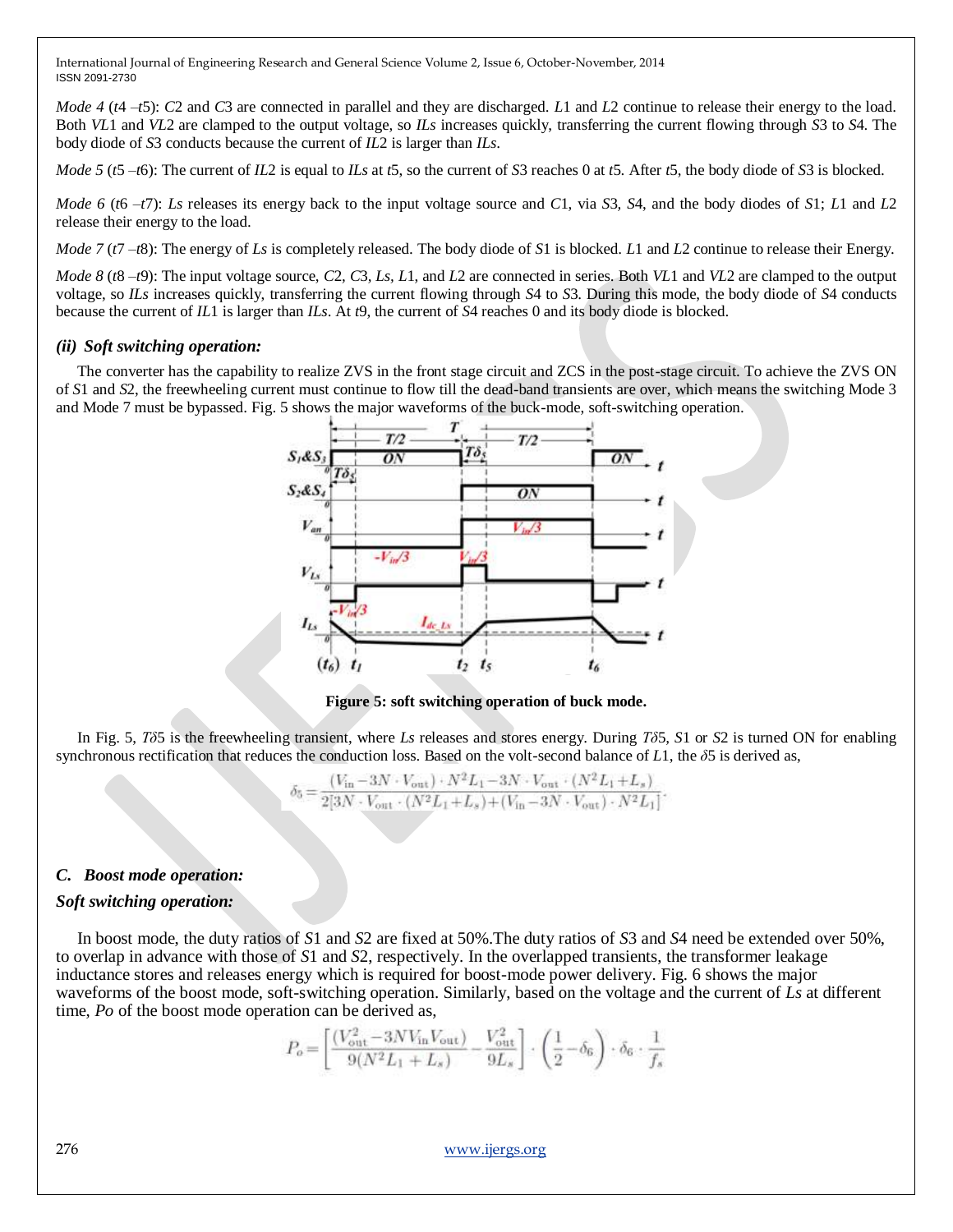

**Figure 6: soft switching operation of boost mode.**

## IV. **SIMULATION RESULTS**

The simulation is done by using the MATLAB software, in which the converter has the solar PV, was completely controlled by the MPPT technique to maintain the constant power to the converter. PSO serves in the MPPT technique to get the accurate result of the converter.

### *Experimental results:*

- 1. The converter efficiency increased.
- 2. The voltage stress of is reduced.
- 3. Solar intensities were different but the result will be the constant DC voltage is possible.
- 4. Converter made into compact size.

# **CONCLUSION**

This paper proposes the isolated quasi switched capacitor DC/DC converter for the effective utilization of the unidirectional power flow between the solar PV and DC motor. By the use of converter the voltage stress has been reduced to the level and the wide band gap devices employs to better performance of the converter and to avoid the generation of heat to the converter. Thus the efficiency of the converter is higher than the existing model and it values 96.4%. which means it provides the higher switching frequencies.

## **REFERENCES**

- [1] Xuan Zhang*,*, Chengcheng Yao*,* Cong Li*,* Lixing Fu*,* Feng Guo*, " A Wide Bandgap Device-Based Isolated Quasi-Switched-Capacitor DC/DC Converter ", IEEE transactions on power electronics, vol. 29, no. 5, MAY 2014.*
- [2] A. Emadi, S. S. Williamson, and A. Khaligh, "Power electronics intensive solutions for advanced electric, hybrid electric, and fuel cell vehicular power systems,‖ *IEEE Trans. Power Electron.*, vol. 21, no. 3, pp. 567– 577, May 2006.
- [3] *A. Gorgerino, A. Guerra, D. Kinzer, and J. Marcinkowski, "Comparisonof High Voltage Switches in Automotive DC-DC Converter," in Proc. Power Convers. Conf. - Nagoya, Apr. 2007, pp. 360–367.*
- [4] F. Z. Peng, H. Li, G. Su, and J. S. Lawler, "A new ZVS bidirectional DCDC converter for fuel cell and battery application," *IEEE Trans. Power Electron.*, vol. 19, no. 1, pp. 54–65, Jan. 2004.
- [5] F.Krismer and J. W.Kolar, "Efficiency-optimized high-current dual active bridge converter for automotive applications," *IEEE Trans. Ind. Electron.*,vol. 59, no. 7, pp. 2745–2760, Jul. 2012.
- [6] J. Lee, Y. Jeong, and B. Han, "A two-stage isolated/bidirectional DC/DCconverter with current ripple reduction technique," *IEEE Trans. Ind. Electron.*,vol. 59, no. 1, pp. 644–646, Jan. 2012.
- [7] T. Wu, Y. Chen, J. Yang, and C. Kuo, "Isolated bidirectional full-bridge DC–DC converter with a flyback snubber," *IEEE Trans. Power Electron.*, vol. 25, no. 7, pp. 1915–1922, Jul. 2010.
- [8] M. Pahlevaninezhad, P. Das, J. Drobnik, P. K. Jain, and A. Bakhshai, "A novel ZVZCS full-bridge DC/DC converter used for electric vehicles," *IEEE Trans. Power Electron.*, vol. 27, no. 6, pp. 2752–2769, Jun. 2012.
- [9] L. Zhu, "A novel soft-commutating isolated boost full-bridge ZVS-PWM DC-DC converter for bidirectional high power applications,‖ in *Proc. IEEE 35th Annu. Power Electron. Spec. Conf.*, Jun. 2004, vol. 3, pp. 2141– 2146.
- [10] S. Han and D. Divan, "Bi-DirectionalDC/DC converters for Plug-in hybrid electric vehicle (PHEV) applications," in *Proc. Twenty-Third Annu. IEEE Appl. Power Electron. Conf. Expo.)*, Feb. 2008, pp. 784–789.